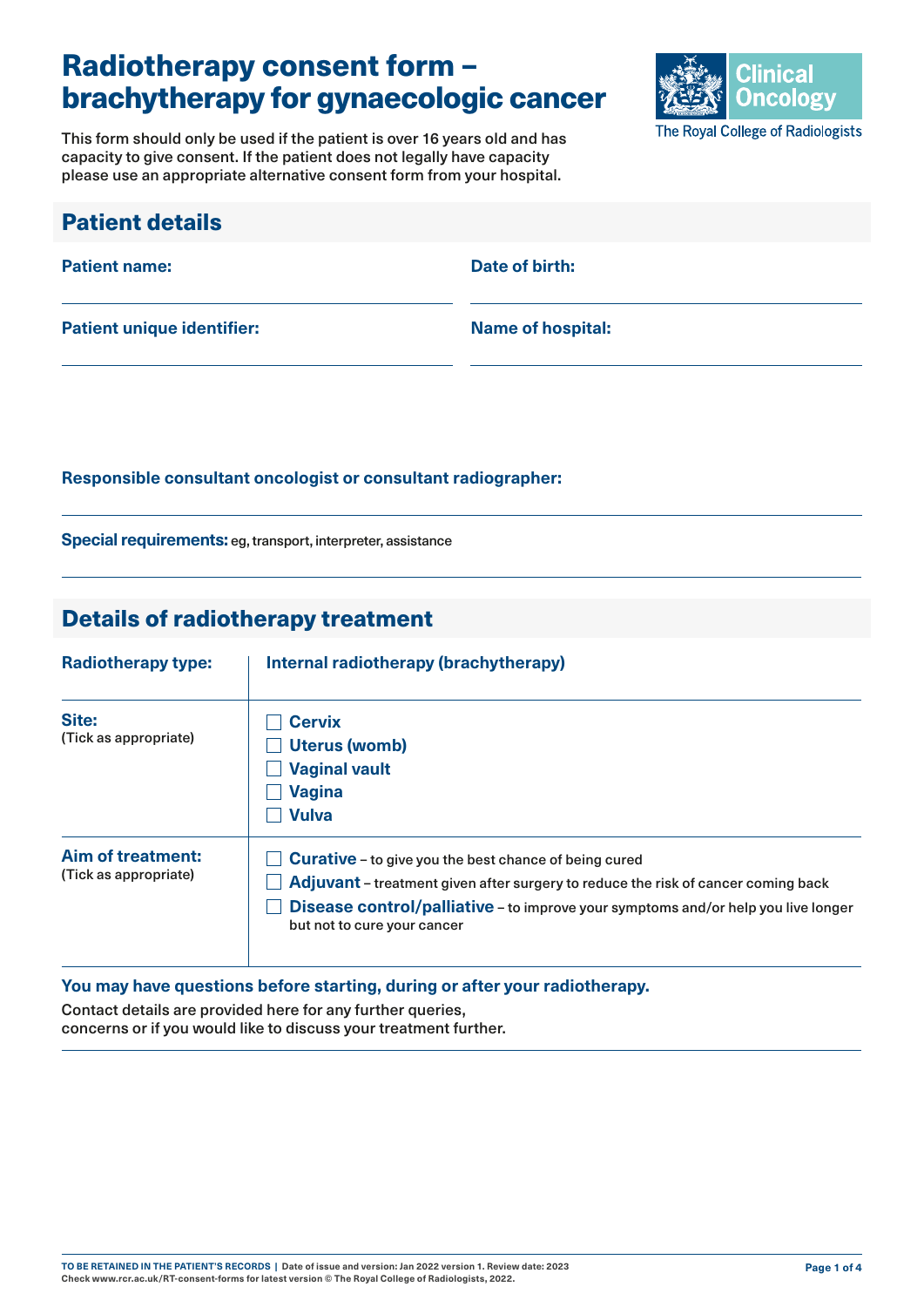## Possible early/short-term side-effects

**Start during radiotherapy or shortly after completing radiotherapy and usually resolve within two to six months of finishing radiotherapy. Frequencies are approximate.**

| <b>Expected</b><br>50%-100%                            | <b>Tiredness</b><br><b>Mild pelvic pain</b><br>Urinary frequency (passing urine more often than normal) and urgency (a sudden<br>urge to pass urine)<br>Bowel frequency (opening your bowels more often than normal) and urgency (a sudden<br>urge to open your bowels)<br>Vaginal itching, discharge or light bleeding (spotting)<br><b>Discomfort from prolonged bed rest</b> |  |  |  |  |
|--------------------------------------------------------|---------------------------------------------------------------------------------------------------------------------------------------------------------------------------------------------------------------------------------------------------------------------------------------------------------------------------------------------------------------------------------|--|--|--|--|
| <b>Common</b><br>10%-50%                               | <b>Cystitis/pain when you urinate</b><br>Urinary incontinence - including urine leaking when coughing or straining<br><b>Rectal pain/discomfort</b>                                                                                                                                                                                                                             |  |  |  |  |
| <b>Less common</b><br>Less than 10%                    | <b>Looser stools compared to normal</b><br><b>Skin soreness, itching and redness</b><br>Uterine/vaginal perforation - caused by instrumentation at the time of the procedure<br><b>Bleeding from your bladder or bowel</b><br><b>Moderate pelvic pain</b>                                                                                                                       |  |  |  |  |
| <b>Rare</b><br>Less than 1%                            | Heavy bleeding - which may need further treatment or surgery<br><b>Infection</b><br><b>Risk of developing a symptomatic blood clot</b><br>Perforation of the bowel/bladder - caused by instrumentation at the time of the procedure<br><b>Risk of developing a pressure sore</b>                                                                                                |  |  |  |  |
| <b>Important</b><br>information                        | Complications of treatment can very occasionally be life threatening and may result in death. The<br>risks are different for every individual. Potentially life threatening complications include those listed<br>on this form, but, other, exceedingly rare side effects may also be life threatening.                                                                         |  |  |  |  |
| <b>Specific risks</b><br>to you from<br>your treatment |                                                                                                                                                                                                                                                                                                                                                                                 |  |  |  |  |
|                                                        | <b>Patient</b><br>I confirm that I have had the above side-effects explained.<br><b>initials</b>                                                                                                                                                                                                                                                                                |  |  |  |  |

**TO BE RETAINED IN THE PATIENT'S RECORDS | Date of issue and version: Jan 2022 version 1. Review date: 2023 Check [www.rcr.ac.uk/RT-consent-forms](http://www.rcr.ac.uk/RT-consent-forms) for latest version © The Royal College of Radiologists, 2022.**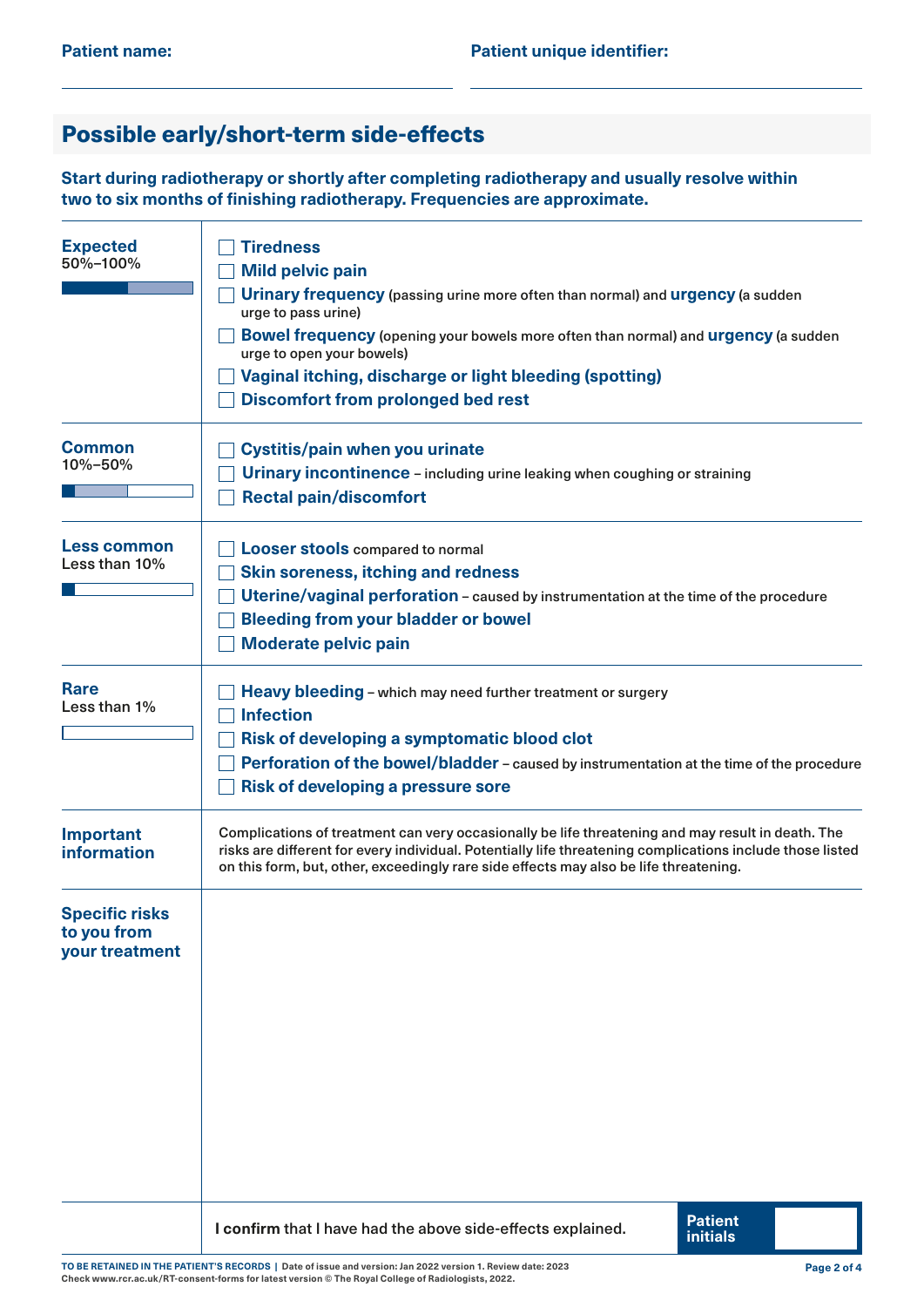## Possible late or long-term side-effects

**May happen many months or years after radiotherapy and may be permanent. Frequencies are approximate.**

| <b>Definite</b><br>100%                                | This is important. If your uterus (womb) and/or ovaries are in the treatment<br>field, please let us know about your plans for having children and we can<br>advise accordingly.                                                                                                                                                                               |  |  |  |  |
|--------------------------------------------------------|----------------------------------------------------------------------------------------------------------------------------------------------------------------------------------------------------------------------------------------------------------------------------------------------------------------------------------------------------------------|--|--|--|--|
|                                                        | Early menopause - symptoms of this may start during or shortly after radiotherapy<br>Infertility - you will be unable to carry a pregnancy in your uterus (womb) after radiotherapy,<br>but you must use contraception during radiotherapy. Egg and hormone production will stop.                                                                              |  |  |  |  |
| <b>Expected</b><br>50%-100%                            | Vaginal narrowing, shortening or dryness - this may impact on sexual function and<br>comfort during examination. You may be advised to use vaginal dilators after treatment which<br>may reduce this risk.                                                                                                                                                     |  |  |  |  |
| <b>Common</b><br>10%-50%                               | <b>Urinary frequency</b> (passing urine more often than normal) and <b>urgency</b> (a sudden<br>urge to pass urine)<br>Urinary incontinence - including urine leaking when coughing or straining<br>Bowel frequency (opening your bowels more often than normal) and urgency (a sudden<br>urge to open your bowels)<br><b>Looser stools compared to normal</b> |  |  |  |  |
| Less common<br>Less than 10%                           | <b>Cystitis/pain when you urinate</b><br><b>Rectal pain/discomfort</b><br>Bleeding from your bladder, bowel or vagina<br>Bowel/bladder damage which may require surgery - due to stricture (narrowing),<br>fistula (abnormal connection between two parts of your body) and may require stoma formation                                                        |  |  |  |  |
| <b>Rare</b><br>Less than 1%                            | A different cancer in the treatment area                                                                                                                                                                                                                                                                                                                       |  |  |  |  |
| <b>Specific risks to</b><br>you from your<br>treatment |                                                                                                                                                                                                                                                                                                                                                                |  |  |  |  |
|                                                        | <b>Patient</b><br>I confirm that I have had the above side-effects explained.<br><b>initials</b>                                                                                                                                                                                                                                                               |  |  |  |  |

**TO BE RETAINED IN THE PATIENT'S RECORDS | Date of issue and version: Jan 2022 version 1. Review date: 2023 Check [www.rcr.ac.uk/RT-consent-forms](http://www.rcr.ac.uk/RT-consent-forms) for latest version © The Royal College of Radiologists, 2022.**